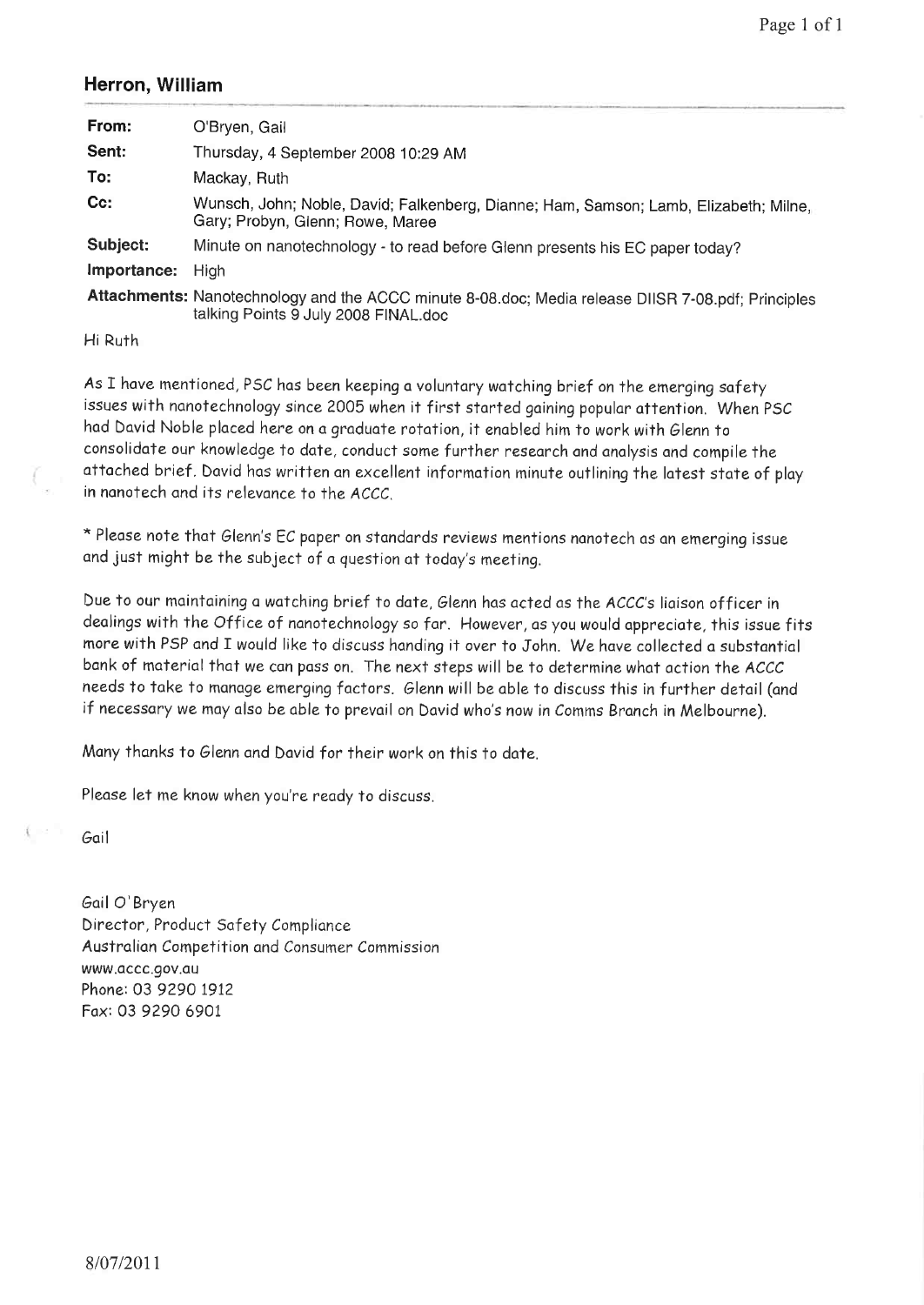# AUSTRALIAN COMPETITION & CONSUMER COMMISSION MINUTE

# DRAFT

#### OFFICE: Melbourne TRACKIT No: FILE REF.: DATE: 12 August <sup>2008</sup>

TO: Ruth Mackay C.C: Gail O'Brven. John Wunsch. Glenn Probvn

FROM: David Noble

#### STJBJECT: NEW TECHNOLOGIES - NANOTECHNOLOGY AND THE ACCC

## **PURPOSE**

- 1. To advise you of:
	- the applications and types of products to use nanotechnology
	- the issues surrounding nanotechnology for the ACCC
	- the Monash Report

#### **BACKGROUND**

- 2. Nanotechnology can best be described as a catch-all description of activities at the level of atoms and rnolecules that have applications in the real world. A nanometre is a billionth of a metre, that is, about one ten-thousandth the width of a human hair. In basic terms, nanotechnology is the engineering of devices and materials at the atomic or molecular scale. It is widely accepted internationally by governments, industry, scientists and academics that nanotechnology will increasingly impact on the way we live our lives.
- 3. It has been estimated that nanotechnology could be worth up to \$50 billion a year to the Australian economy, $\frac{1}{1}$  with the Australian public and private sectors currently spending \$100 million per annum on nanotechnology R&D.<sup>2</sup>

<sup>&</sup>lt;sup>1</sup> I. Macfarlane, *Media Release: Report into the Technology of the Small – Nanotech*, 12 September 2006 Canberra: Minister for Industrv. Tourism and Resources.

<sup>&</sup>lt;sup>2</sup> Invest Australia, Australian Nanotechnology – Capability and Commercial Potential, 2005. Canberra: Australian Government.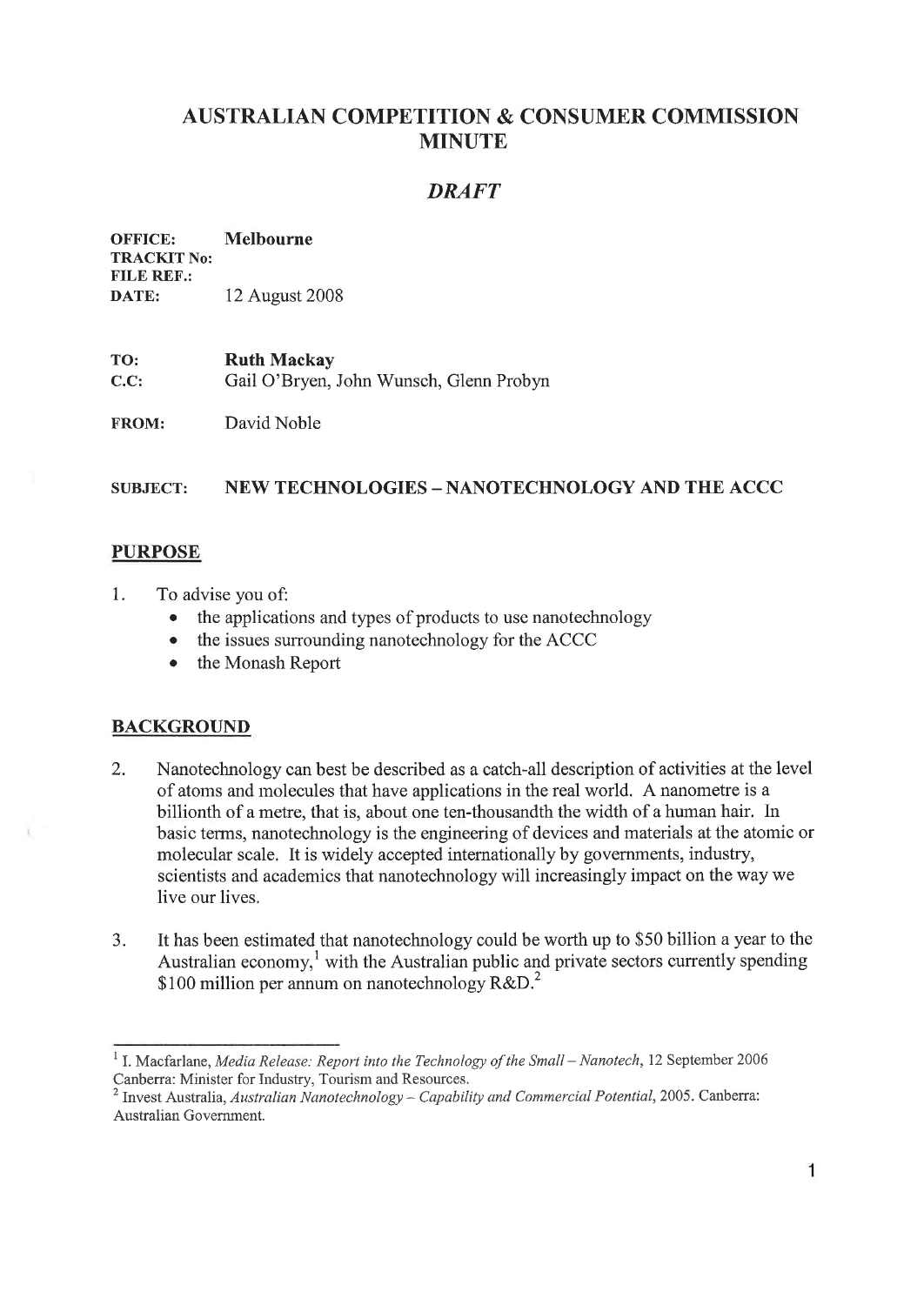## Applications and Products

- 4. The applications of nanotechnology are extremely wide and varied. Research programmes engaged in the design and development of advanced materials and the processes and systems used to manufacture them exist within a number of Australian universities, CSIRO and industry. Advanced materials of interest include fibre and polymer composites with superior performance characteristics; biologically derived biopolymers for use in food production; smart materials capable of self-monitoring faults such as cracking; and alloys and composites using the lighter metals.
- Nanotechnology is producing new products in the areas such as nanobiotechnology and biomaterial in the human medical device market with the development of detection and analysis and drug delivery products; in energy and environment with more efficient means of energy storage, for example obtaining greater battery efficiencies and improved insulation materials to conserve energy; in electronics and photonics where nanotechnology is allowing for significant downsizing of electronic components and products and the integration of electronic and optical technology; in quantum computing with the aim of constructing a device which will form the fundamental building block of a silicon-based quantum computer. 5.
- Arguably the most significant area of nanotechnology development with implications for product safety is the area of *materials*. Particles and coatings nanotechnology is translating into a wide variety of product applications. These include extremely hard, antibacterial, antiviral and smooth coatings for industrial tools; enhanced paints and glass; prosthetics; membranes in energy production and storage and pollution control; and cosmetic applications. 6.

# Current and Emerging Products

- There are a wide variety of products that utilise nanotechnology available on the Australian market, but these are currently more prevalent in overseas markets, such as North America, Japan, and Europe, than Australia. These products can range from high strength/low weight sporting equipment, to textiles (eg. stain-resistant clothing), to cosmetics, to coatings used in construction (including self-cleaning windscreens), to a gamut of 'anti-bacterial' products that utilise nanosilver (including tootþaste, soft toys, fridges and keyboards). Food packaging that warns of contaiminated food and matter to rebuild bones and nerves have also been touted. 7.
- According to the International Risk Governance Council, $3$  products such as microelectronics and high strength materials represent the first generation of nanotechnology products, with 'passive nanostructures'. Whilst further research is required to understand the risks associated with these products, they may not 'present consumer or society with excessive novelty.' 8.

<sup>&</sup>lt;sup>3</sup> IRGC, Policy Brief: Nanotechnology Risk Governance, 2007.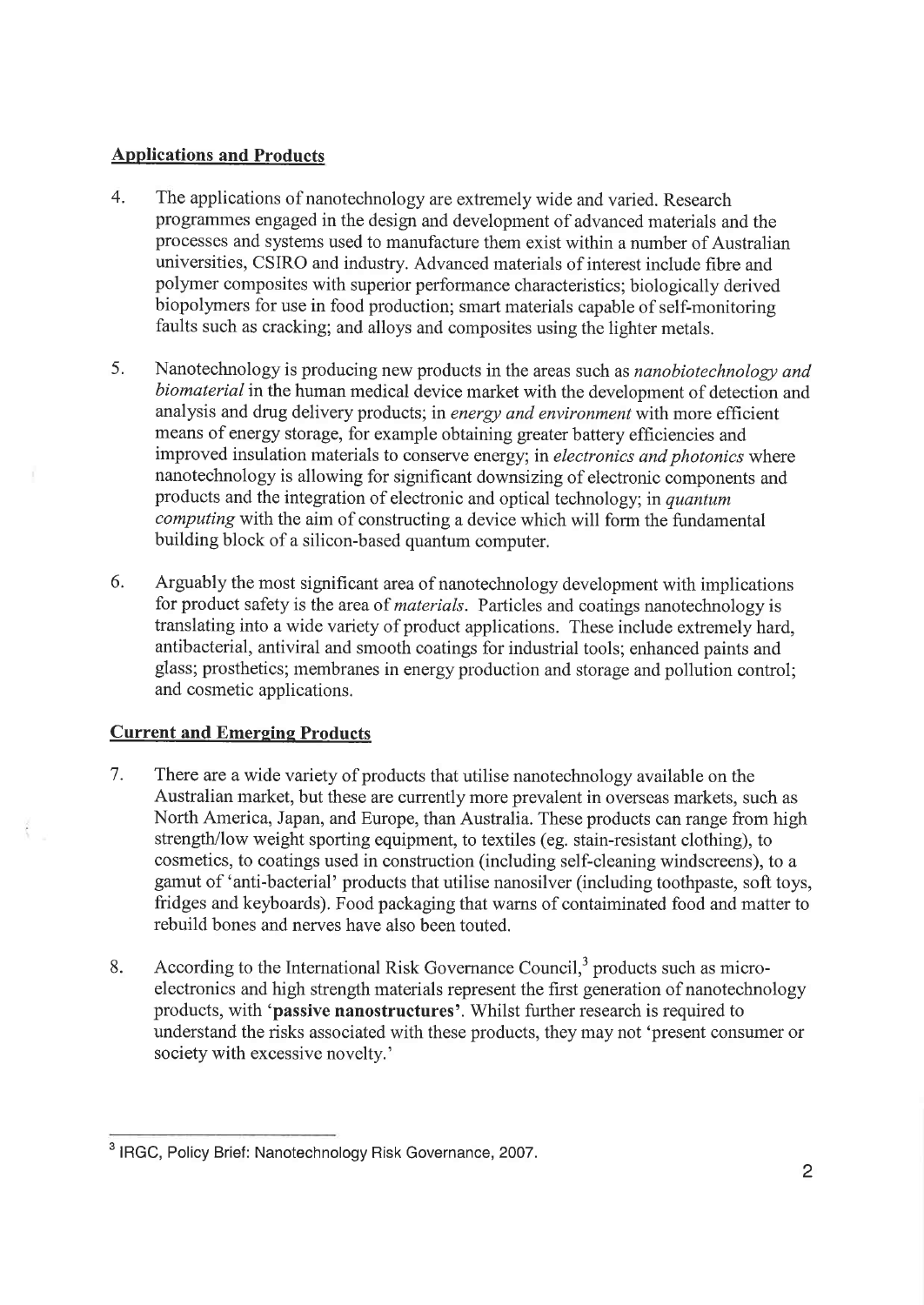9. Other generations of products currently emerging and under development include<br>
'Active' and 'more complex' nanostructures and nanosystems. Currently, these include products that change state during operation, such as drug delivery systems, but looking fuither ahead may include products with synthesis and assembly techniques, includingadvanced therapeutic implants or applications of nano-size machines. Applications of these technologies are likely, according to the IRGC, to result in genuinely new products, and could have significantly greater societal impacts and potentially raise greater concerns.

## Possible Hazards

- 10. The assessment of the potential hazards associated with the applications of nanotechnology is currently underway. Numerous research groups (in government, industry and universities) are conducting studies into the health, safety and environmental impacts of nanotechnology. These include in vitro (outside living organisms, i.e. test tube) and in vivo (within living organisms, i.e. animal testing) testing of the toxicity of nanomaterials.
- 11. Some recent health related issues include:
	- o Sunscreens contøíníng Nønoparticles of Títanìam Dioxìde ønd Zinc Díoxíde In January 2006, the TGA published a review of the scientific literature on the safety of nanoparticulate titanium dioxide or zinc oxide in sunscreens. They found that whilst there was evidence that these nanoparticles may damage cells, this would only be a concern if the nanoparticles penetrated into viable skin cells. The TGA concluded, however, that 'the weight of current evidence is that they remain on the surface of the skin and in the outer dead layer (stratum corneum) of the skin.'

**Cosmetics** 

Similarly to sunscreens, nanotechnology has numerous applications in cosmetics including light-diffusion, moisturising and other therapeutic benefits.

Note: NICNAS are planning to undertake a review of the current state of nanomaterials in cosmetics in 2008-09 (NICNAS have requested this information remain confidential).

#### **Carbon Nanotubes**

Different varieties of carbon nanotubes have many applications from strengthening steel to assisting in targeted drug delivery. Two 2008 studies published in the Journal of Toxicological Sciences and Nature Nanotechnology have found that some multiwalled carbon nanotubes can induce a response similar to that induced by certain asbestos fibres. This response may develop into the disease mesothelioma. These studies do not address whether humans may be exposed to multi-walled carbon nanotubes but point to a potential for them to cause injury to humans.

In response to these studies, the UK Environment Agency (EA) published advice on the classification and disposal of waste containing unbound (i.e. not fixed within a matrix and capable of being inhaled) high aspect ratio carbon nanotubes (CNT). Such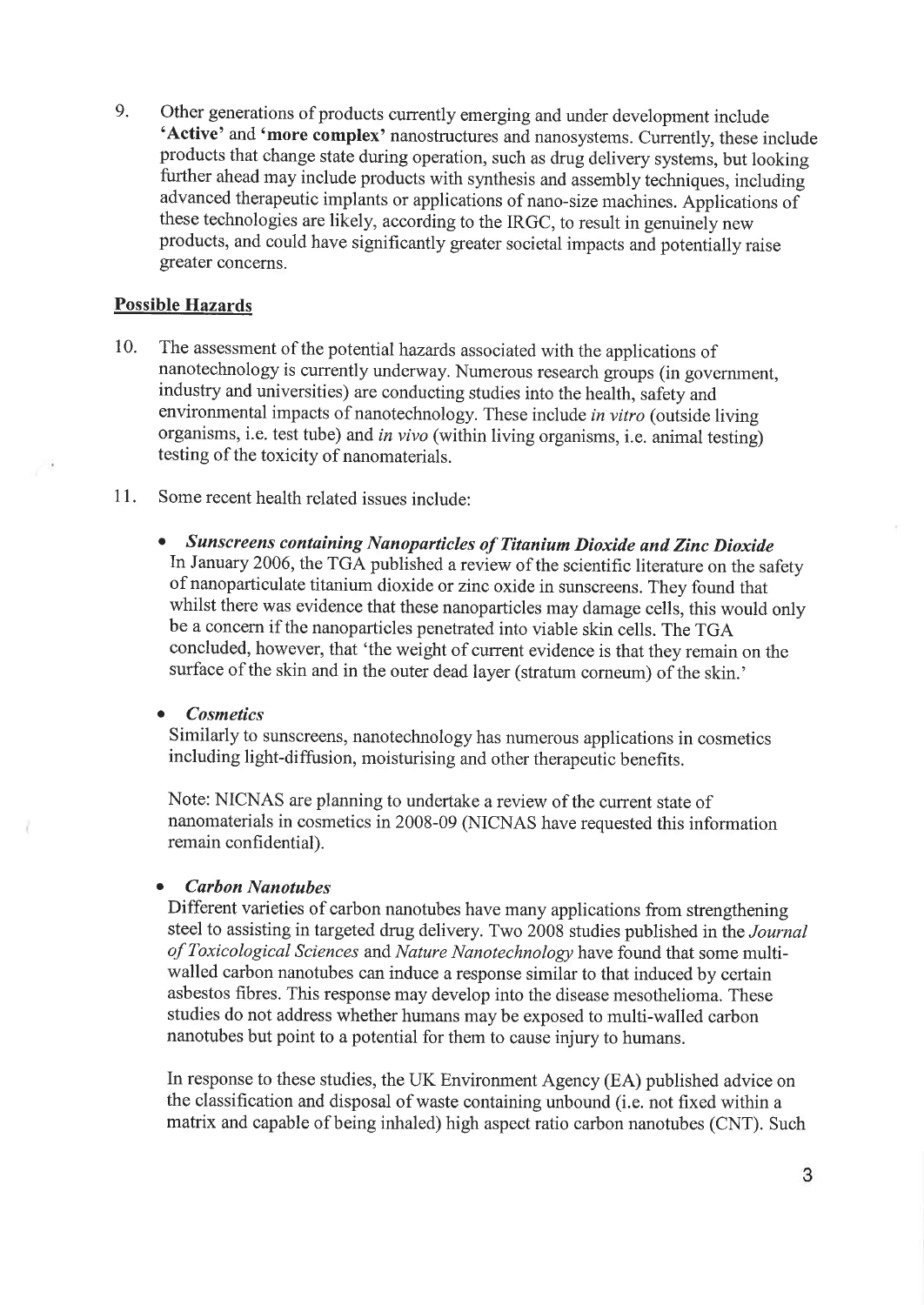waste, according to EA, should be considered hazardous, and should be managed and disposed of according to the appropriate guidelines.

#### o Nønosilver

Nanosilver is used for its antibacterial properties in many products from socks, to paints, tootþaste, and fridges. Macro-scale silver is known to have a fairly low toxicity to hurnans, although continued consumption of significant levels over time will often lead to a condition known as argyria.<sup> $4$ </sup> Research continues, however, as to the effects of nano-scale silver on humans and animals.

The release of nanosilver into the environment is of particular concern to researchers. In larger concentrations, silver is a pollutant and the United States Environmental Protection Agency (EPA) places strict regulations on the amount of silver that can be released into the environment. Because of its antibacterial properties there is <sup>a</sup> concern about the harm that nanosilver may cause to fish, other aquatic organisms and waterway ecosystems as a whole.

## **AUSTRALIAN GOVERNMENT ACTION**

#### Regulatory Agencies

12. The regulation of products including nanomaterials is shared across agencies with industry specific jurisdictions in Australia.

Therapeutic Goods Administration (TGA) : Pharmaceuticals/Therapeutics

National Industrial Chemicals Notifïcation and Assessment Scheme (NICNAS): Chemicals for industrial and cosmetic use

Food Standards Australia and New Zealand (FSANZ): Food products and packaging

Australian Pesticides and veterinary Medicines Authority (ApvMA): Chemicals for use in agriculture or veterinary medicine

#### Australian Competition and Consumer Commission (ACCC): Consumer products including cosmetic labelling

13. Other departments and agencies also have regulatory powers in regards to nanomaterials, such as the Australian Quarantine and Inspection Service/Customs (importation), DoTARS (transportation), Australian Safety and Competition Council

<sup>&</sup>lt;sup>4</sup> This condition permanently turns the skin a grey or blue colour and may contribute to other more serious health effects.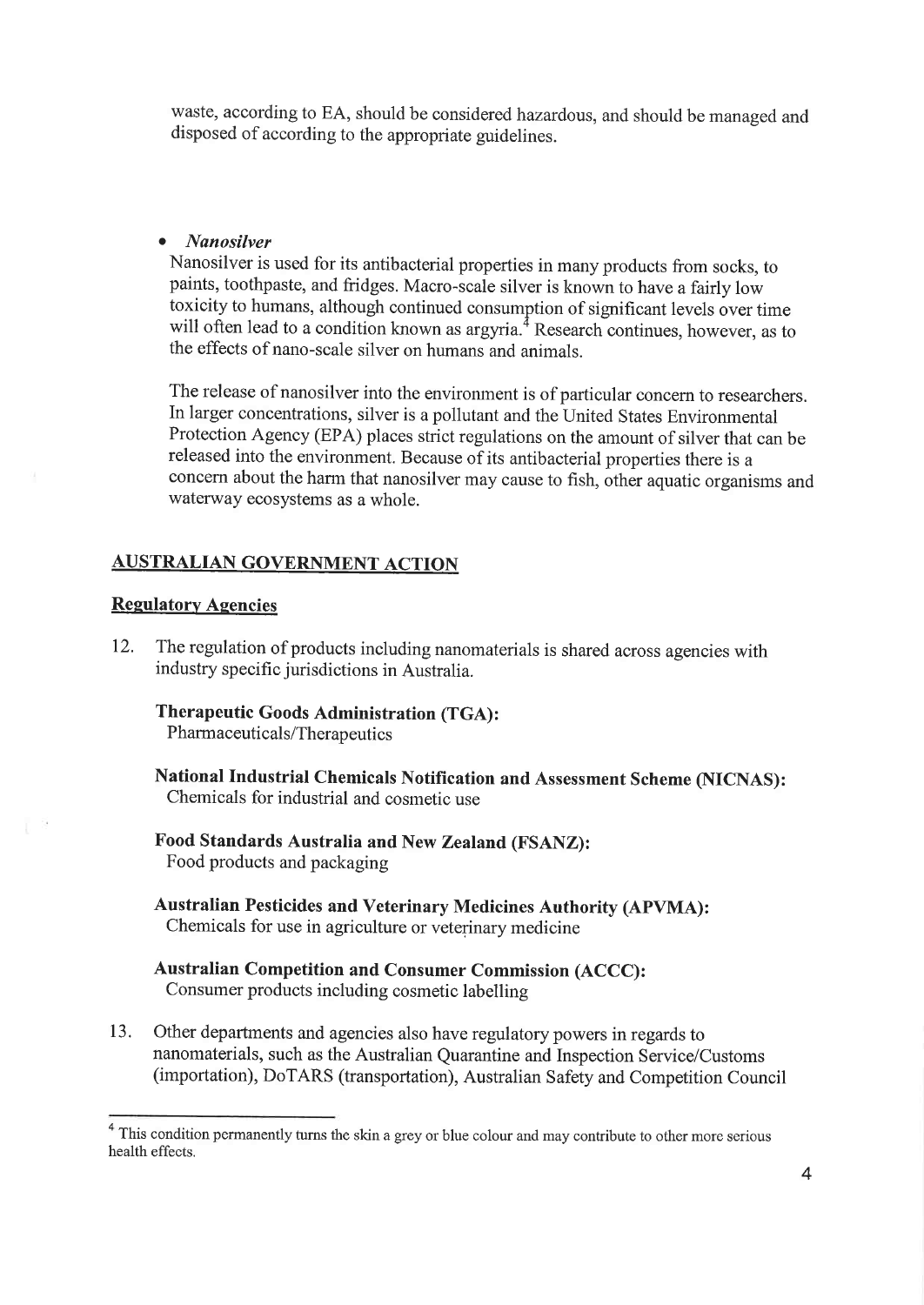(occupational health and safety), the Offìce of the Gene Technology Regulator (genetically modified organisms) and the Department of Environment, Heritage and the Arts (environmental issues). Some agencies have responsibilities for environmental protection as well as health safety, such as NICNAS.

74. There are also numerous state and territory authorities with responsibility for regulation and enforcement, particularly in the area of environment and OH&S issues.

## **ACCC Regulatory Capabilities**

- 15. The ACCC is responsible for developing and enforcing mandatory standards or bans for products where a significant risk to consumer safety has been identified.
- 16. The TPA provides broad powers to regulate over a wide range of products, however, the application of these powers requires an ability to identify and assess hazards posed by the application of nanotechnology in products.
- 17. As the ACCC currently has limited ability to determine risks that nanotechnology may pose, the ACCC would need to employ the services of other govemment agencies/test laboratories to identify hazards (these may include the National Measurements Institute, NICNAS or the CSIRO). Close relationships with standards organisations, research bodies and other regulatory agencies is essential for assisting with the identification of these risks. International monitoring is also an important element in this process.
- Note: Standards Australia has not published any voluntary standards relating to nanotechnology at present, but it is currently engaging with the ISo's technical committee on nanotechnology, ISO/TC 229, and the International Electrotechnical Commission (IEC) in the development international standards. 18.

## The National Nanotechnology Strategy and HSE Working Group

- The Australian office of Nanotechnology (AoN), based at the Department of Innovation Industry Science and Research, coordinates the implementation of the Govemment's National Nanotechnology Strategy (NNS), which commenced in July 2007. Due to budget cut backs, the NNS will cease in June 2009. 19.
- AON's current role is to: 20.
	- ensure whole of government approach to nanotechnology issues. AON chairs an interdepartmental committee to consider cross portfolio issues – the Health Safety and Environment Working Group (HSE)
	- o work with State and Territory Govemments to encourage cooperation and coordination of nanotechnology policies and industry development activities
	- o undertake initiatives to develop an understanding of the economic and social impacts of nanotechnology and to support its uptake in Australia. Works with the Investment Promotion Division of the DIISR and industry groups to promotes Australian nanotechnology capability internationally
	- o report annually to the Government on the implementation of the NNS and nanotechnology development in Australia more generally.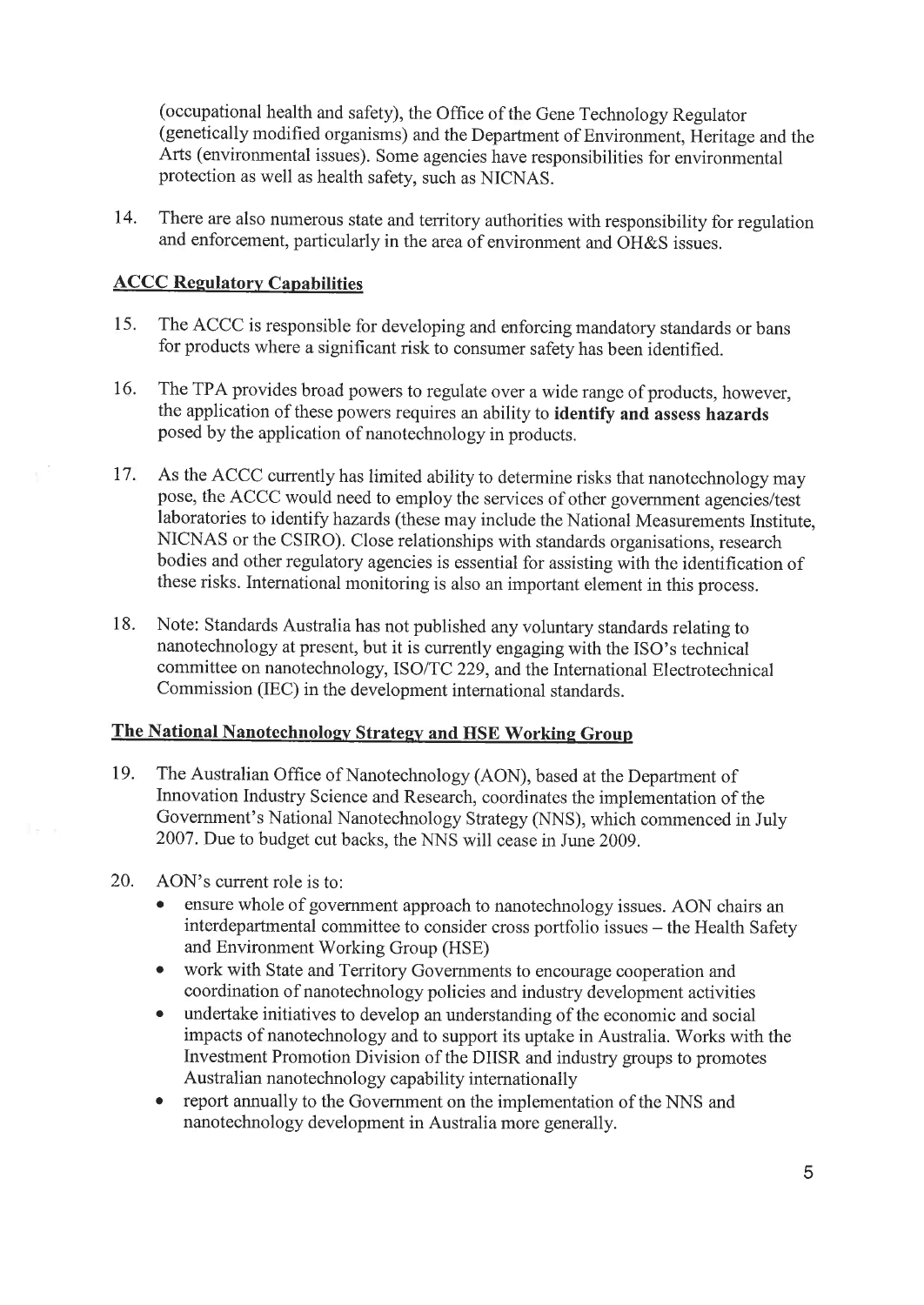- 21. The ACCC is a member of the HSE. Glenn Probyn has been the primary contact to date.
- 22. The HSE is responsible for:
	- . analysing the impact of nanotechnology on regulatory frameworks
	- o coordinating the assessment of existing regulations with all relevant agencies
	- o liaising with research bodies on areas of potential scientific and policy research (where appropriate)
	- o working with the Public Awareness and Engagement Program of the National Nanotechnology Strategy on the provision of balanced and factual information.
- 23. The HSE meets on an 'as required' basis and provides updates on news and department work plans via email and an extranet.
- 24. The HSE work group consists of all the relevant national regulatory agencies as listed in point 12, as well as other groups such as:
	- o CSIRO
	- Australian Research Council (ARC)
	- o Defence Science and Technology Organisation (DSTO)
	- National Health and Medical Research Council (NHMRC)<br>• National Measurements Institute (NMI)
	- National Measurements Institute (NMI)
- 25. The following federal departments are also represented on the HSE:
	- Dept. of Health and Ageing
	- o Dept. of Agriculture, Fisheries and Forestry
	- o Dept. of Foreign Affairs and Trade
	- o Dept. of Education, Employment and Worþlace Relations
	- o Dept. of Transport and Regional Services
	- o Dept. of Environment, Heritage and the Arts
	- Dept. of Defence
	- o Dept. of Innovation, Industry, Science and Research

#### MONASH REPORT

- 26. The 'Review of Possible Impacts of Nanotechnology on Australia's Regulatory Framework' (known as the Monash report) was commissioned by the Office of Nanotechnology and completed by Monash University's Centre for Regulatory Studies. It was submitted to the government in September 2007 and released publicly on 11 July 2008.
- The report highlighted the degree to which the health, safety and environmental concerns raised by a range of nanotechnology applications would be covered by the current regulatory regimes, and identified, for ararge of nano technologies, the existence of some potential regulatory gaps. 27.
- It is important to note that the framework of the TPA and the ACCC's role in product safety were not assessed by this report, as these were not included in the DIISR's 28.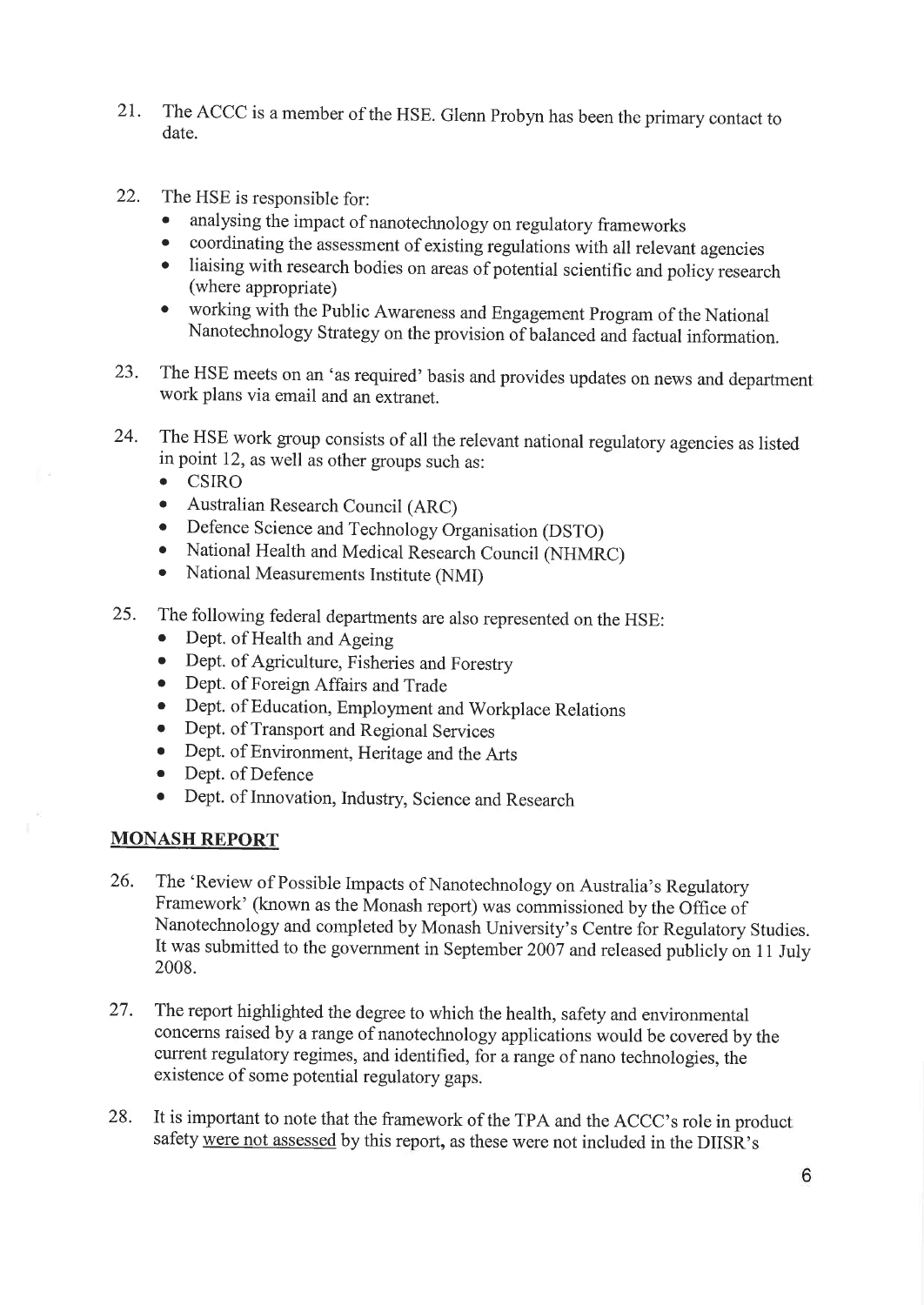Request For Tender. The frameworks covered in the report were primarily those from the Health and Environment portfolios, and also included the frameworks for importation and transport. The report, however, did identify the TpA as a 'potentially relevant regime.'

- 29. The Monash report found that while Australia's regulatory regime is well placed to respond to the impact of nanotechnology, there are certain aspects of the règulatory system that will potentially need amending in the future, which will require a long-term effort across multiple government agencies.
- More specifically, the report identified potential regulatory gaps conceming six 'regulatory triggers' for nanomaterials. These were: 30.
	- a) Triggers on the Basis of Name 'New' or 'Existing' Substances or Products? (e.g. 'new' chemicals may require assessment for the Australian Inventory of chemical Substances)<br>b) Triggers on the Basis of Weight or Volume
	-
	- c) Triggers Requiring Knowledge of Presence or Implications of Presence of NMs<br>d) Triggers Reliant on Risk Assessment Protocols or Conventional Techniques<br>e) Research and Development Exemptions
	-
	-
	- Ð Triggers Reliant on International Documents
- The report, however, does not offer solutions as to how to address these regulatory gaps but asserts that the next phase in regulatory action on nanomaterials will be 'to firm up on metrology and risk assessment protocols,' as well as for regulators to 'improve their understanding of NMs and adjust regulatory arrangements in the light of this understanding.' 31.
- In terms of imported consumer products that may fall under ACCC jurisdiction, these are likely to first come under the jurisdiction of Customs and AQIS. The Monash report found, however, that under their current regimes these bodies may not be able to take action against products that contain nanomaterials. AQIS's evaluation/risk assessment focuses on the prevention of spread of disease or pests, and not the toxicity or ecotoxicology of nanomaterials. Customs only focuses on classes of goods that are subject to conditional importation. 32.
- The govemment response to the Monash report was articulated in a media release on <sup>11</sup> July 2008 by the Minister of Innovation, Industry, Science and Research Senator Carr. The government accepts the findings of the report. 33.

The message is that 'while Australia's regulatory regime is well placed to respond to the impact of nanotechnology there are certain aspects of the regulatory system that will potentially need amending in the future, which will require a long-term effort across multiple Government agencies.'

AON identifies the report as a working document for the National Nanotechnology Strategy. Individual agencies referred to in the report will be reporting to their Ministers on the implications for their agency. The Minister for Competition Policy and Consumer Affairs is unlikely to be briefed by another department. 34.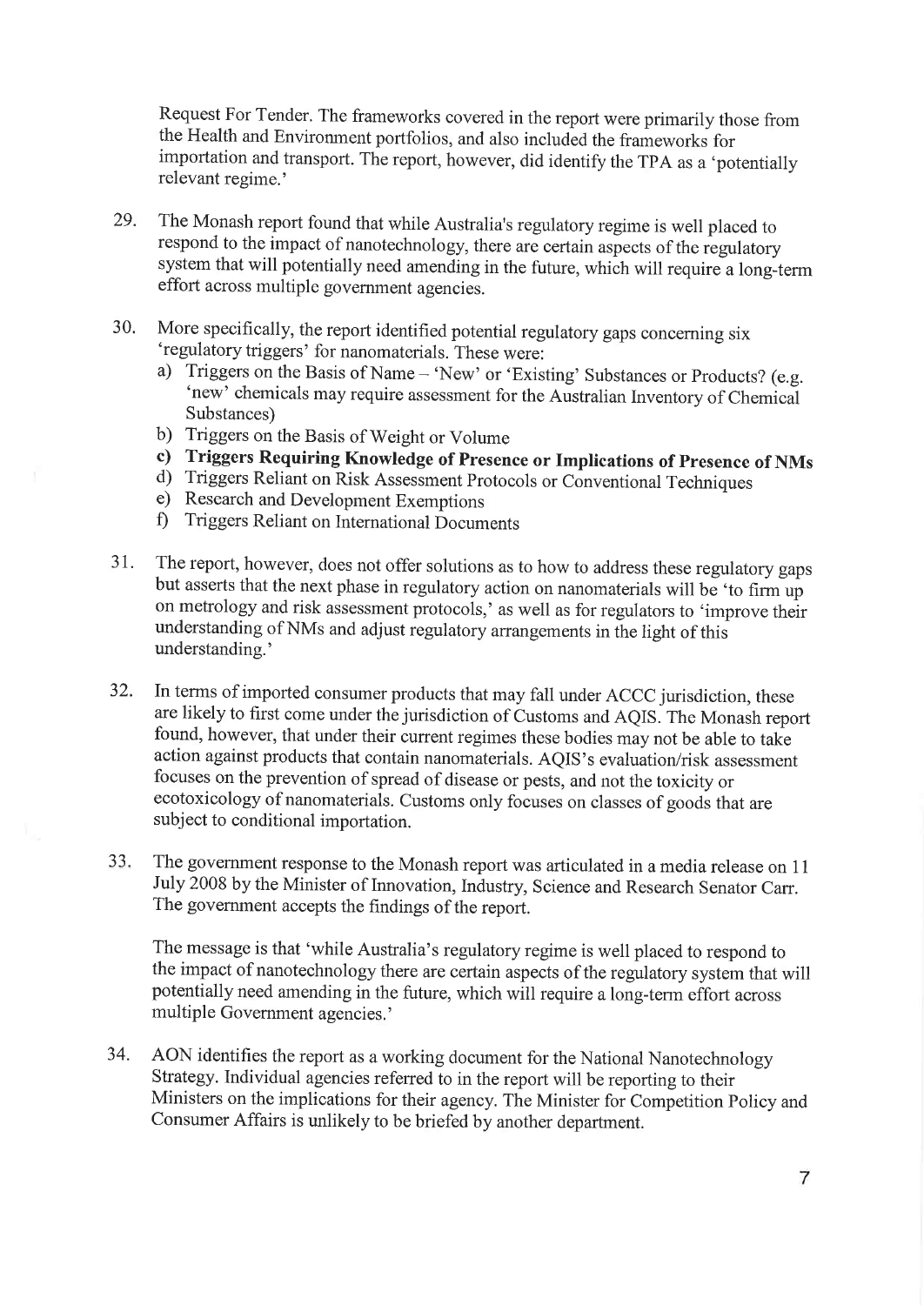35. AON will be coordinating a report to the Govemment on the full range of government activities related to nanotechnology, which will include activities in response to the issues raised in this report.

## INTERNATIONAL ACTION

## Voluntarv Standards Development

- 36. The International Organisation for Standardisation (ISO) is involved in developing international standards relating to nanotechnology. Technical committee ISO/TC 229 for Nanotechnologies was created in 2005 and is currently developing nanotechnology related standards.
- 37. No standards have been completed as yet. Standards Australia is participating in the work being undertaken by ISO/TC 229
- 38. The British Standards Institute (BSD has published 10 temporary standards relating to nanotechnology, particularly in regards to terminology and OH&S issues. These have been created through a consultative process with industry but have not gained the fuIl consensus of a technical committee. These standards will be superseded by those being developed by ISO/TC 229.
- 39. ASTM International in the United States is also developing standards relating to nanotechnology. Its E56 Committee on Nanotechnology has published 6 standards to date, including standards on various test methodologies and one on OH&S issues.

## International Regulations

- 40. The US Consumer Product Safety Commission released a statement in 2005 as to their policy on regulating products using nanomaterials. It assessed that potential health and safety risks from nanomaterials would be covered through the Consumer Product Safety Act's provisions against hazardous products, or the Federal Hazardous Substances Act's regulations on hazardous substances. The CPSC acknowledged that the relevant legislation required no pre-market registration or approval, and therefore evaluation of a product would normally take place once it had been distributed in commerce. The reporting obligations on suppliers to notify the CPSC when they obtain information as to an issue with a product were also noted
- 41. The US EPA and the Food and Drug Administration also have jurisdiction of some products utilising nanotechnology. The EPA has successfully prosecuted some companies under pesticide regulations for making anti-bacterial claims for nanosilver products. In May 2008, the Intemational Centre for Technology Assessment (ICTA), along with groups like Friends of the Earth and Greenpeace, filed legal petitions against the FDA and the EPA, calling for further regulatory action over nanotechnology products.
- 42. The CPSC, EPA and FDA are all participants in the US Government's National Nanotechnology Initiative (NNI), a federal nanoscale science, engineering, and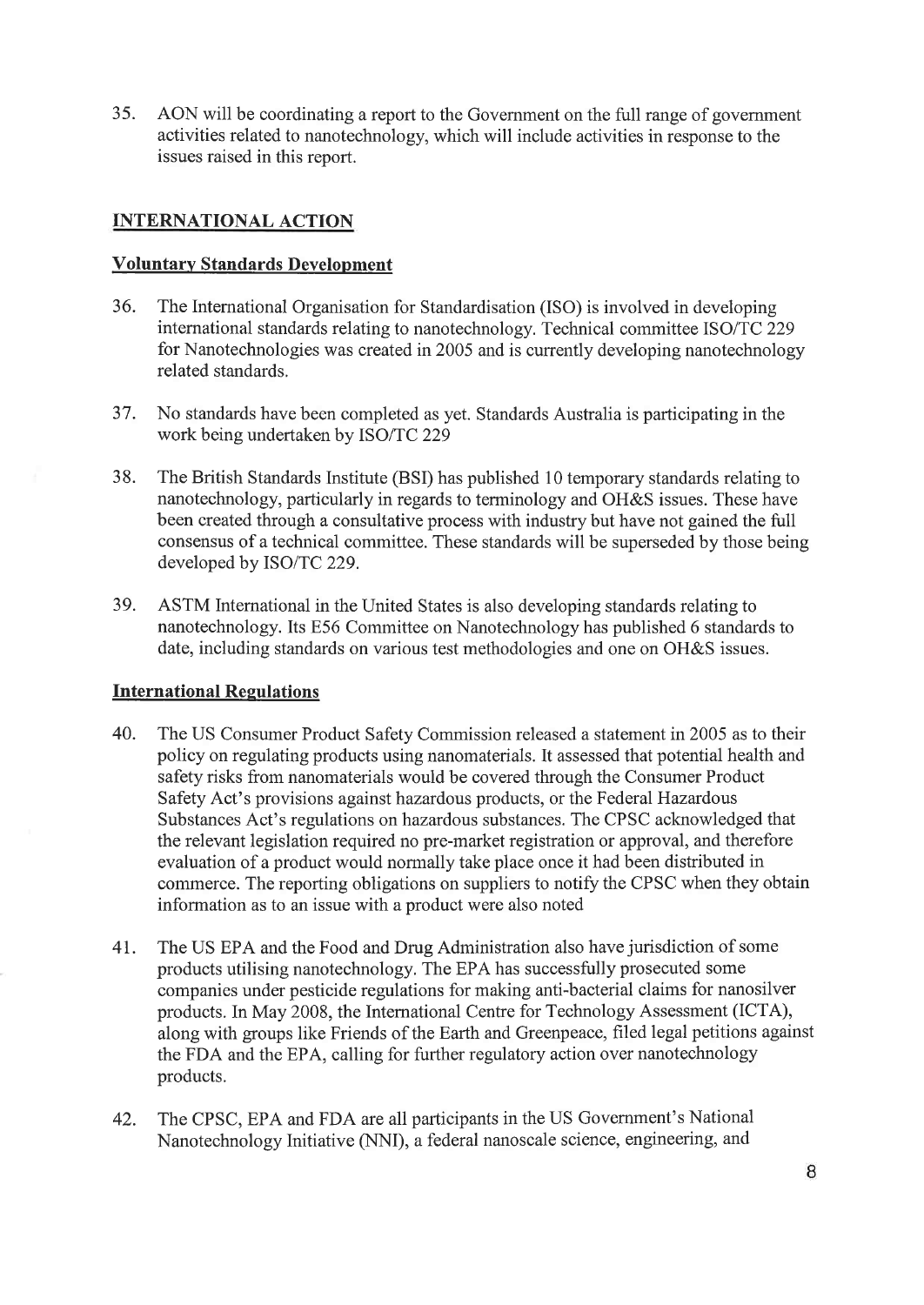technology research and development program founded in 2000/2001 which coordinates US policy on nanotechnology. There is currently an Amendment to the NNI before the US Senate that aims to toughen the NNI by increasing its commitment to environmental health and safety research.

- 43. The Canadian federal Minister of Health commissioned a report from the Council of Canadian Academies into the knowledge of health and environmental risks of nanotechnology which could inform regulatory activity. The report, released in July 2008, concluded that there is too little known to assess the overall human and environmental risks posed by the introduction of nanoproducts into society. The panel, however, did not identify any evidence that nanoproducts already present in the market in Canada presented risks that could not be addressed through available risk management strategies. Health Canada is the government department responsible for health and product safety regulation in Canada.
- 44. In Europe, the European Commission published a report in June 2008 on the 'Regulatory Aspects of Nanotechnology'. The report found that for general consumer products, measures in place such as the General Product Safety Directive and market surveillance powers of member states ensured an ability to regulate nanomaterial in products. Companies are also required to notify govemment if they have reason to believe that their product is dangerous. Further legislation, however, may be required for cosmetic products.
- 45. Some issues with the implementation of current regulation were identified, including the need establish test and risk assessment methods. Specific labelling requirements for use of nanomaterials in products may also be required to help inform consumers, the report found.

#### International Coordination

46. International organisations such as the OECD Working Party on Manufactured Nanomaterials, WHO and the IIN Food and Agriculture Organisation, are developing intemational policy on this issue.

The ISO is engaging in broad intemational consultation in the development of standards.

## FUTURE ACTIONS

- 47. Monash Report: The Monash Report did not include the TPA regulatory framework as part of its Review but the findings of the report will assist the ACCC in identifying some product safety issues that emerging nanotechnologies may pose
- 48. The ACCC needs to work closely with our colleagues in research, standards and regulatory agencies, both domestically and internationally, to help identify any possible risks with products that utilise nanotechnology, and develop appropriate regulations as needed.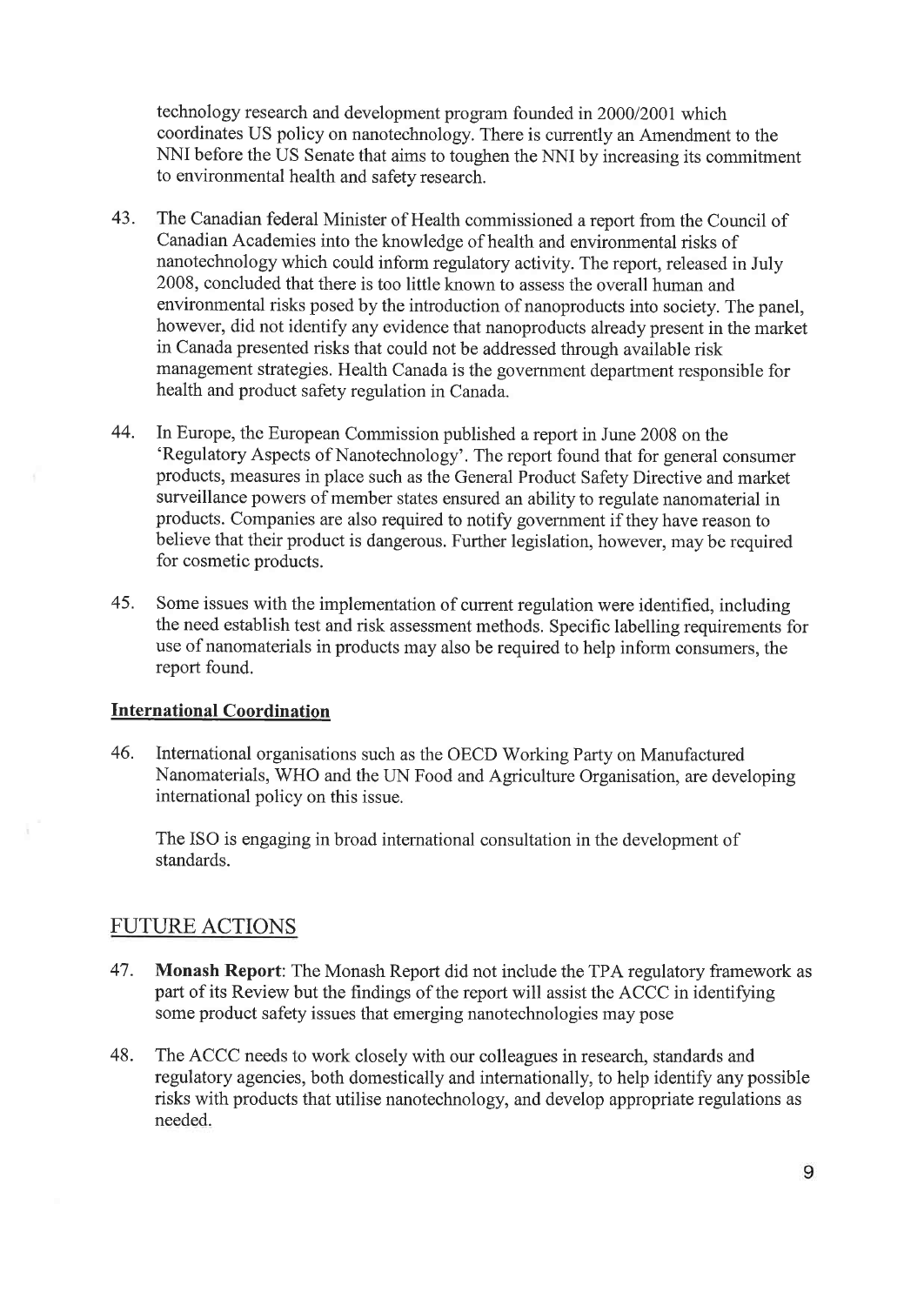- 49. Media Enquiries: A government-agreed talking-points document has been released by AON regarding how government is handling nanotechnology. The ACCC Media Unit is aware of the issue and has a eopy of this document. Attached is a copy of the media talking points and the DIISR Minister's media release of 11/7/08 which lists key regulatory issues.
- Product Safety Compliance: PSC has kept a watching brief to date and maintains regular contact with the HSE to monitor nanotechnology issues. 50.

David Noble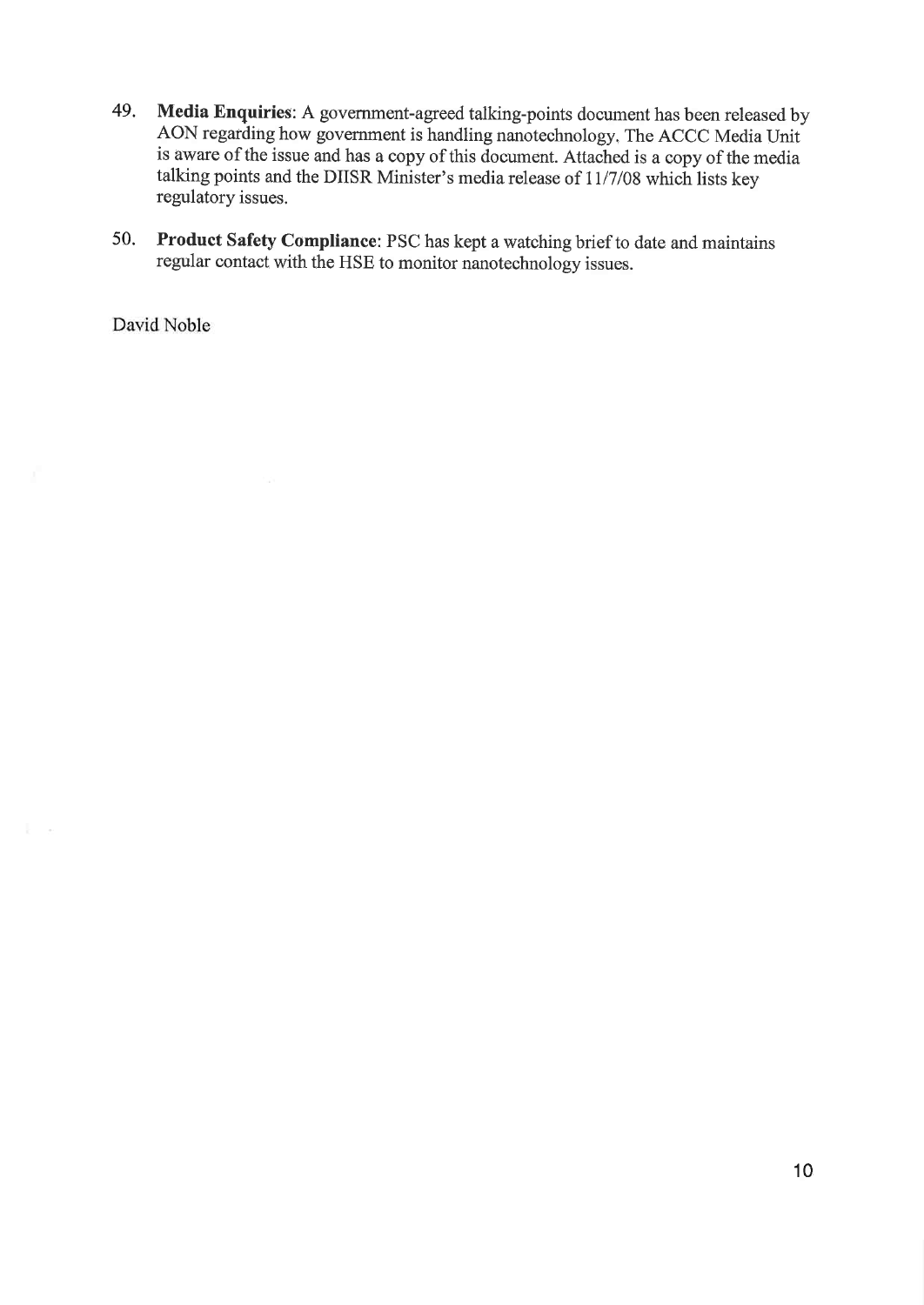

MEDIA RELEASE SENATOR KIM GARR

Minister for Innovation, Industry, Science and Research

Friday 11 July 2008

# SHAPING UP TO THE NANOTECHNOLOGY CHALLENGE

Australia's regulatory systems are well placed to respond to the introduction of nanotechnology products. Two documents released today identify areas for further work and the way the Government will address emerging nanotechnology issues.

Senator Kim Carr, Minister for Innovation, Industry, Science and Research said: "Nanotechnology is developing very quickly on a global scale. Governments, industry and research need to be flexible and active to keep pace with these developments. We need a long-term effort across multiple Government agencies and we are committed to that.

"ln the interests of open government we are today publishing two documents on the regulation and application of this emerging technology."

A Review of Possible lmpacts of Nanotechnology on Australia's Regulatory Framework, was independently conducted by the Centre for Regulatory Studies at Monash University. The review found that whilst there is no immediate need for major changes to the regulatory regime, there are many areas which potentially will need amending.

"At the same time I am issuing the Australian Government Approach to the Responsible Management of Nanotechnology," Senator Carr said.

This document identifies three guiding objectives for nanotechnology management:

- protect the health and safety of humans and the environment;
- foster informed community debate, and
- achieve economic and social benefits from the responsible adoption of nanotechnology.

"The Government is committed to capturing the benefits of nanotechnology, while addressing any potential health, safety and environmental risks," Senator Carr said.

Copies of both documents are available at: www.nanotechnology.gov.au

## Media contact: Catriona Jackson, Minister's Office, 0417 142238 Media contact: Craig Cormick, Department, 0418 963 914